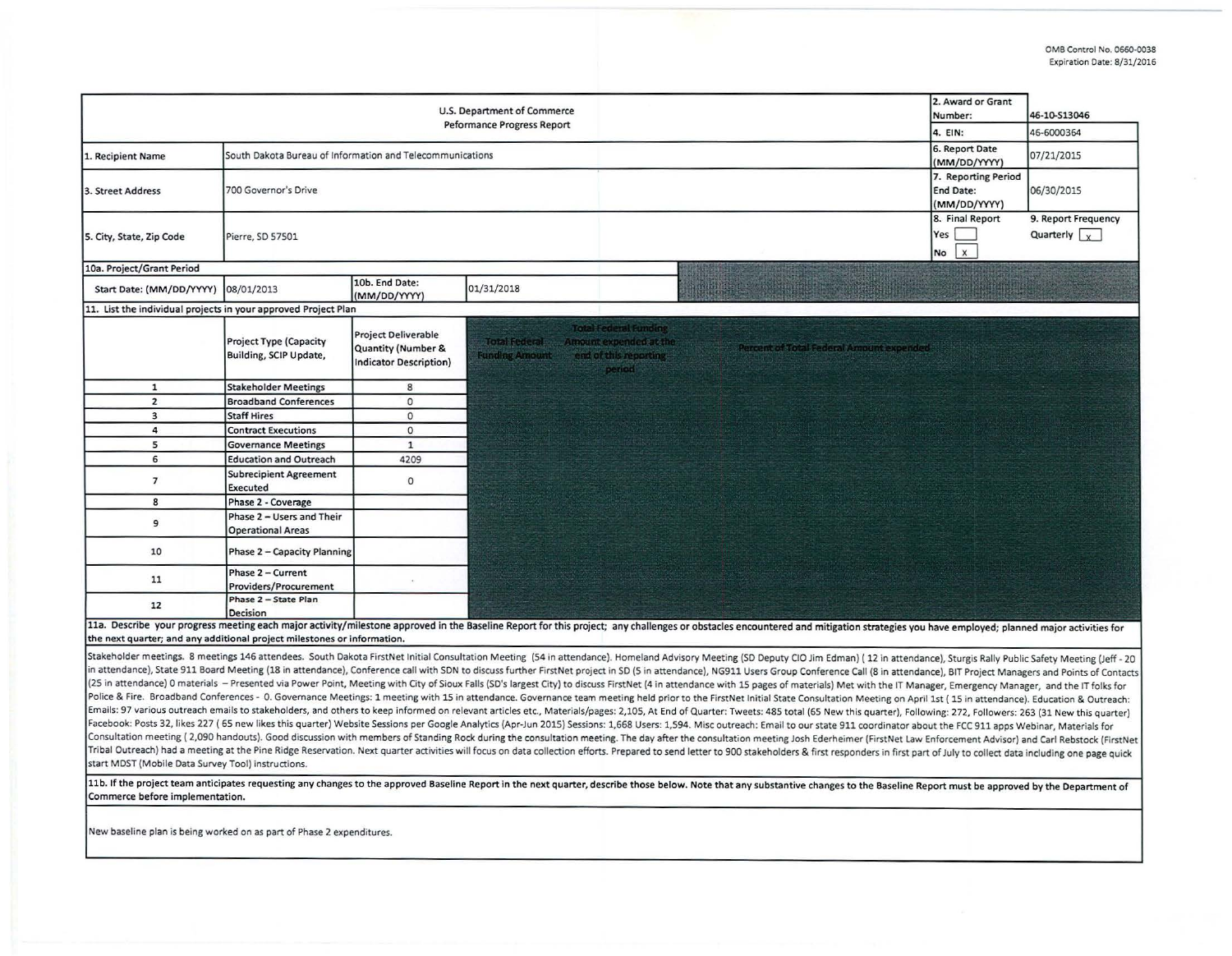## llc. Provide any other information that would be useful to NTIA as it assesses this project's progress.

We had our state consultation April, 1 2015. FirstNet produced an article about the consultation, tweeted it out etc.. The article was so in-accurate that they appoligized and removed the story from their website. We did s document and signed off on it. However it has yet to be placed on the FirstNet website. We have our own document of the event located at: http://psbn.sd.gov/docs/2015-SDFirstNetInitialConsultation.pdf that we tweeted as we

## 11d. Describe any success stories or best practices you have identified. Please be as specific as possible.

We met with the IT team of City of Sioux Falls (our largest city in the state) and provided FirstNet information and good discussion and relationship building. The state consultation was a success. Great information and wo stakeholders in our state. Continue to use MDST as our data collection mechanism.

## 12. Personnel

12a. If the project is not fully staffed, describe how any lack of staffing may impact the project's time line and when the project will be fully staffed.

Our staffing is now at the level we expect for the balance of the project.

| 12b. Staffing Table                                                                                                                   |                                                                                                                                                                               |                                                                                                                                                                   |                                                     |                      |                               |                   |                 |                                         | Change                                   |  |
|---------------------------------------------------------------------------------------------------------------------------------------|-------------------------------------------------------------------------------------------------------------------------------------------------------------------------------|-------------------------------------------------------------------------------------------------------------------------------------------------------------------|-----------------------------------------------------|----------------------|-------------------------------|-------------------|-----------------|-----------------------------------------|------------------------------------------|--|
| Job Title                                                                                                                             | FTE%                                                                                                                                                                          |                                                                                                                                                                   | Project (s) Assigned                                |                      |                               |                   |                 |                                         |                                          |  |
| Statewide Project Coordinator                                                                                                         | 20                                                                                                                                                                            |                                                                                                                                                                   | Provide oversight of all SLIGP project activities   |                      |                               |                   |                 |                                         |                                          |  |
| Project Manager                                                                                                                       | 100                                                                                                                                                                           | Provide daily support for the SLIGP process                                                                                                                       |                                                     |                      |                               |                   |                 |                                         | No Change                                |  |
| Administrative Staffing<br>Assistant                                                                                                  | 10                                                                                                                                                                            |                                                                                                                                                                   | Provide administrative support for grant management |                      |                               |                   |                 |                                         |                                          |  |
| Radio System Chief Engineer                                                                                                           | 5                                                                                                                                                                             | Provide engineering expertise and staffing for project                                                                                                            |                                                     |                      |                               |                   |                 |                                         |                                          |  |
| <b>Engineering Assistant</b>                                                                                                          | $\Omega$                                                                                                                                                                      | Provide administrative support for grant management                                                                                                               |                                                     |                      |                               |                   |                 |                                         | Deleted                                  |  |
| Program Manager                                                                                                                       | $\Omega$                                                                                                                                                                      | Provide administrative support for governance process                                                                                                             |                                                     |                      |                               |                   |                 |                                         | Deleted                                  |  |
| 13. Subcontracts (Vendors and/or Subrecipients)                                                                                       |                                                                                                                                                                               |                                                                                                                                                                   |                                                     |                      |                               |                   |                 |                                         |                                          |  |
| 13a. Subcontracts Table - Include all subcontractors. The totals from this table must equal the "Subcontracts Total" in Question 14f. |                                                                                                                                                                               |                                                                                                                                                                   |                                                     |                      |                               |                   |                 |                                         |                                          |  |
| Name                                                                                                                                  | <b>Subcontract Purpose</b>                                                                                                                                                    |                                                                                                                                                                   | Type<br>(Vendor/Subrec.)                            | RFP/RFQ Issued (Y/N) | Contract<br>Executed<br>(Y/N) | <b>Start Date</b> | <b>End Date</b> | <b>Total Federal Funds</b><br>Allocated | <b>Total Matching Funds</b><br>Allocated |  |
| Web Development Contractor                                                                                                            | Add Broadband information and associated SLIGP-<br>related survey tools to governance website and the<br>www.PSBN.sd.gov site.                                                |                                                                                                                                                                   | Vendor                                              | N                    | N                             | <b>TBD</b>        | <b>TBD</b>      | 51,000<br>S                             | \$0                                      |  |
| <b>Regional Consultant</b>                                                                                                            | Align the SD plan with other states and look to utilize<br>regional resources                                                                                                 |                                                                                                                                                                   | Vendor                                              | ${\sf N}$            | N                             | <b>TBD</b>        | <b>TBD</b>      | \$<br>180,000                           | \$0                                      |  |
| BIT Development and/or BIT<br>Social Media/Information<br>Officer                                                                     | Help design materials (i.e. Infographics, brochures,<br>etc.). May also utilize some of their time to review<br>printed articles (newsletters, press releases, etc.)          |                                                                                                                                                                   | Vendor                                              | ${\sf N}$            | N                             | <b>TBD</b>        | <b>TBD</b>      | $\mathsf{S}$<br>30,000                  | \$0                                      |  |
| <b>BIT GIS Expertise:</b>                                                                                                             | Their expertise will be needed to sort through the data<br>provided by FirstNet for coverage baseline information Vendor<br>to help determine phase plans for the state plan. |                                                                                                                                                                   |                                                     | N                    | N                             | <b>TBD</b>        | <b>TBD</b>      | \$<br>30,000                            | \$0                                      |  |
| <b>State Plan Contractor</b>                                                                                                          | office based on the final State plan from FirstNet                                                                                                                            | Help review and analyze the draft state plan for South<br>Dakota once received from FirstNet. Help determine<br>recommendations for opt-in/opt-out for Governor's | Vendor                                              | N                    | N                             | TBD               | <b>TBD</b>      | \$<br>140,000                           | \$0                                      |  |
| Data Collection Contractor                                                                                                            | Help coordinate Phase 2 data and assist us in<br>coordinating a product to return to FirstNet. Cost<br>estimate based on "Statements of Work"proposals<br>from contractors    |                                                                                                                                                                   | Vendor                                              | N                    | $\mathsf N$                   | <b>TBD</b>        | <b>TBD</b>      | Ś<br>120,000                            | \$0                                      |  |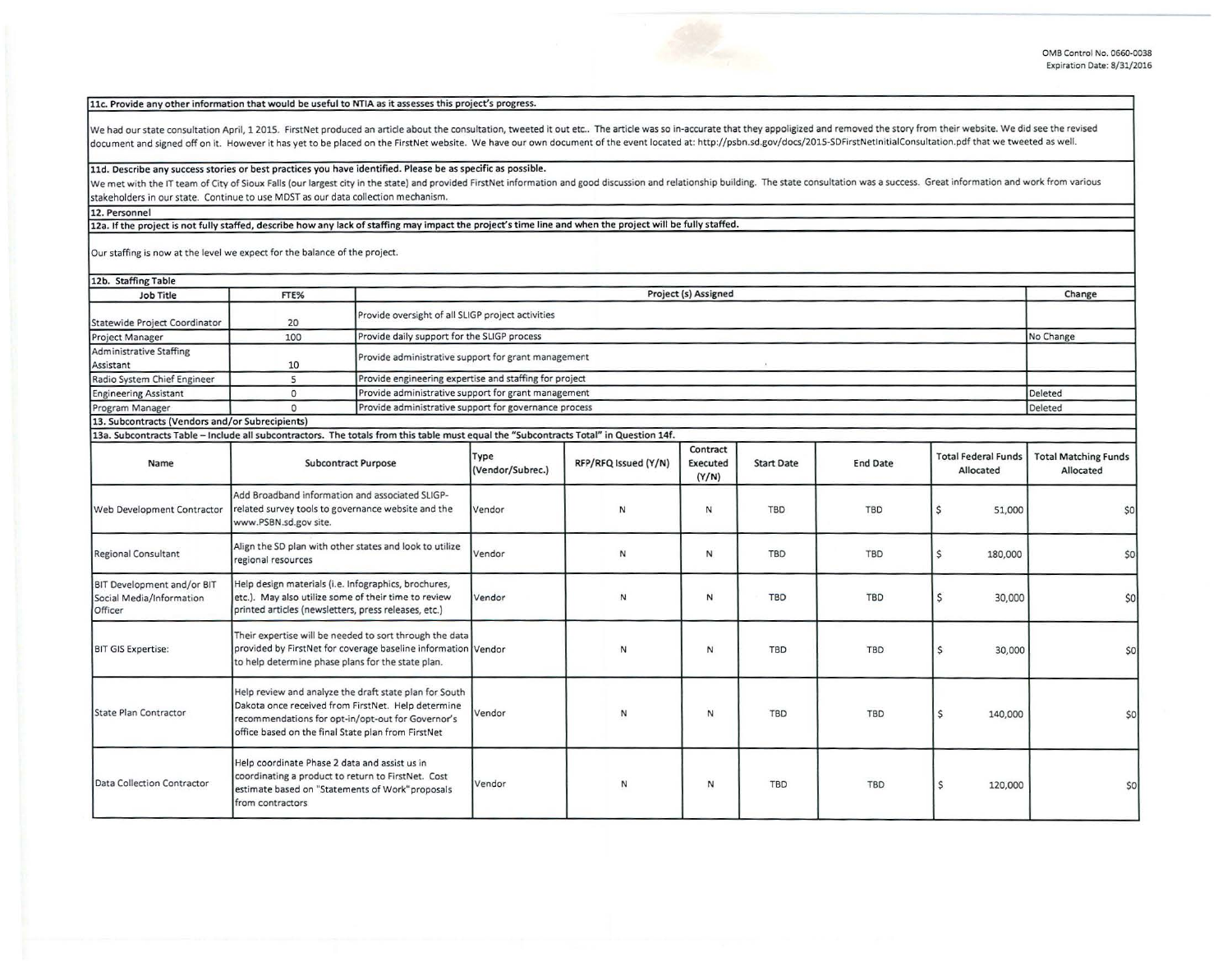OMB Control No. 0660-0038 Expiration Date: 8/31/2016

| Phase 2 Tools | Certain expertise may be needed for Phase 2.<br>Specifically data collection may require special tools as vendor<br>those requirements are developed and changed to<br>meet the needs of FirstNet. |  | N | <b>TBD</b> | TBD | 60,000 | \$25,440 |
|---------------|----------------------------------------------------------------------------------------------------------------------------------------------------------------------------------------------------|--|---|------------|-----|--------|----------|
|               | 13b. Describe any challenges encountered with vendors and/or subrecipients.                                                                                                                        |  |   |            |     |        |          |
|               | BIT work is charge and contractural with no formal contract.                                                                                                                                       |  |   |            |     |        |          |

 $\omega$ 

 $\sim$